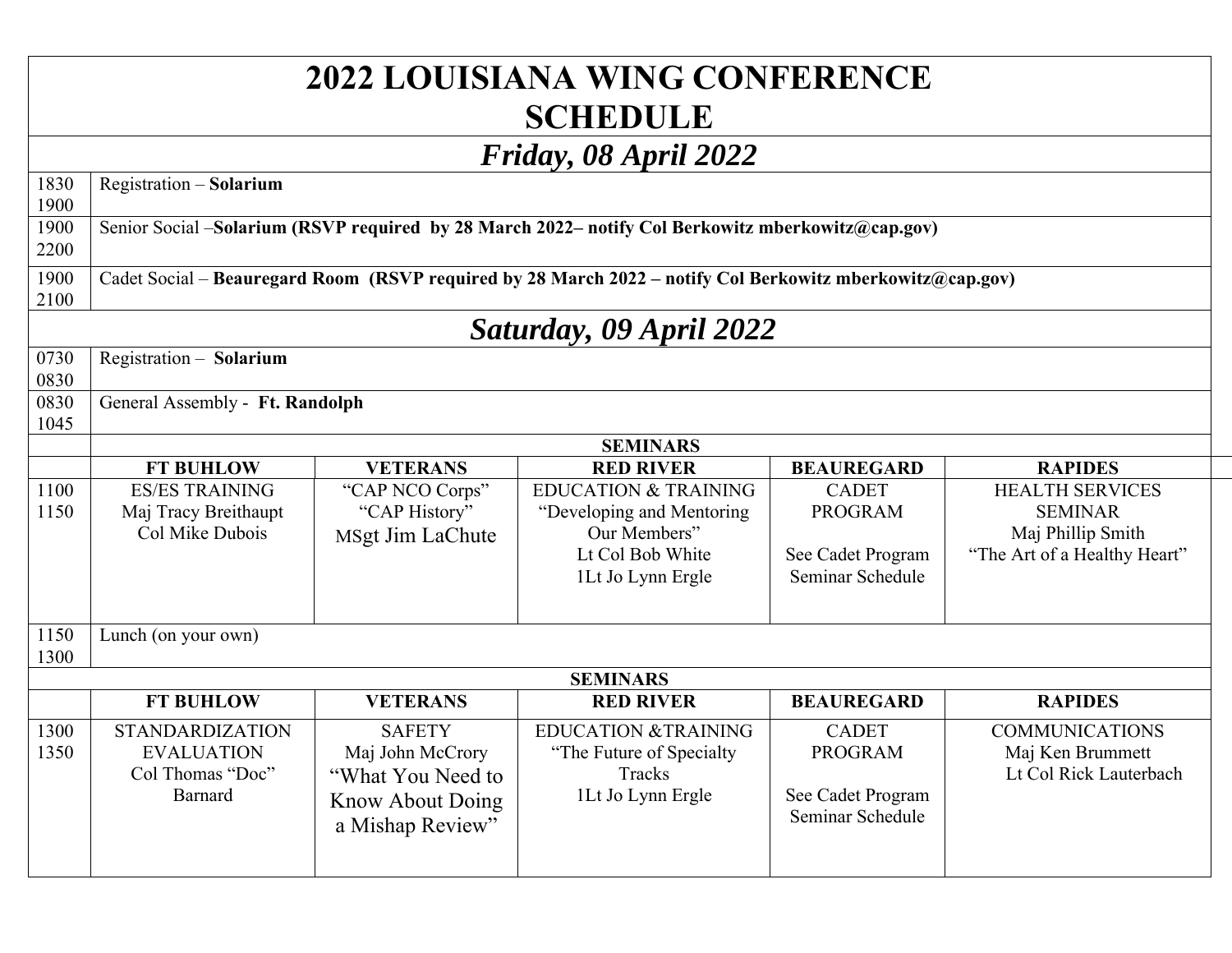|                              | <b>FT BUHLOW</b>                                                                                                                                                                                                | <b>VETERANS</b>                                                                                                           | <b>RED RIVER</b>                                                                                                                              | <b>BEAUREGARD</b>                                                       | <b>RAPIDES</b>                               |  |  |  |
|------------------------------|-----------------------------------------------------------------------------------------------------------------------------------------------------------------------------------------------------------------|---------------------------------------------------------------------------------------------------------------------------|-----------------------------------------------------------------------------------------------------------------------------------------------|-------------------------------------------------------------------------|----------------------------------------------|--|--|--|
| 1400<br>1450                 | <b>PUBLIC AFFAIRS</b><br>Lt Col Amos Plante<br><b>Capt Daniel Stoute</b>                                                                                                                                        | <b>LEGISLATIVE</b><br>Col Art Scarbrough<br>"How to Meet and Work"<br>With Your Local<br>Government                       | <b>EDUCATION &amp; TRAINING</b><br>"The Challenges of Squadron"<br>Commanders Then and Now"<br>Lt Col James Viney and<br>Major Jennifer Creel | <b>CADET</b><br><b>PROGRAM</b><br>See Cadet Program<br>Seminar Schedule | <b>CHAPLAIN CORP</b><br>Ch, Capt Larry Beane |  |  |  |
| 1500<br>1515                 | REFRESHMENT BREAK - Outside Ft. Randolph                                                                                                                                                                        |                                                                                                                           |                                                                                                                                               |                                                                         |                                              |  |  |  |
| 1515<br>1605                 | UNMANNED AERIAL<br><b>SYSTEM</b><br>Maj Michael Giroir                                                                                                                                                          | <b>CISM</b><br>"Critical Incident Stress<br>Management (CISM) $&$<br><b>Resiliency Program</b><br>1Lt Anthony J. Williams | <b>AEROSPACE EDUCATION</b><br>"How to Host an AEM<br>Recruiting Event/How AEMs<br>will help your Squadron"<br>1Lt Frontis "Jud" Ergle         | <b>CADET</b><br><b>PROGRAM</b><br>See Cadet Program<br>Seminar Schedule | <b>WORSHIP SERVICE</b><br>NON-DENOMINATIONAL |  |  |  |
| 1615<br>1705                 | <b>LEGAL</b><br>Capt Dan Oppenheim<br>"Interaction between CAP<br>and the FAA"                                                                                                                                  | <b>AWARDS</b><br><b>PROCESS</b><br>Lt Col Chris Sturm                                                                     | <b>AEROSPACE EDUCATION</b><br>"Weather for the Civil Air<br>Patrol"<br>Capt Malay Ghose Hajra                                                 |                                                                         | <b>DIVERSITY</b><br>1Lt Ryan Nelson          |  |  |  |
| 1800<br>1900                 | Senior Reception - Solarium<br>Cadet Reception - Back Solarium                                                                                                                                                  |                                                                                                                           |                                                                                                                                               |                                                                         |                                              |  |  |  |
| 1900                         | Banquet & Awards Ceremony - Ft. Randolph                                                                                                                                                                        |                                                                                                                           |                                                                                                                                               |                                                                         |                                              |  |  |  |
| <b>Sunday, 10 April 2022</b> |                                                                                                                                                                                                                 |                                                                                                                           |                                                                                                                                               |                                                                         |                                              |  |  |  |
| 0830<br>1200                 | Commander's Call/Wing Staff Meeting - Ft. Buhlow (Maximum 2 representatives per squadron and Wing Staff) plus Invited Guests<br>RSVP REQUIRED by 28 March 2022 - Please notify Col Berkowitz mberkowitz@cap.gov |                                                                                                                           |                                                                                                                                               |                                                                         |                                              |  |  |  |